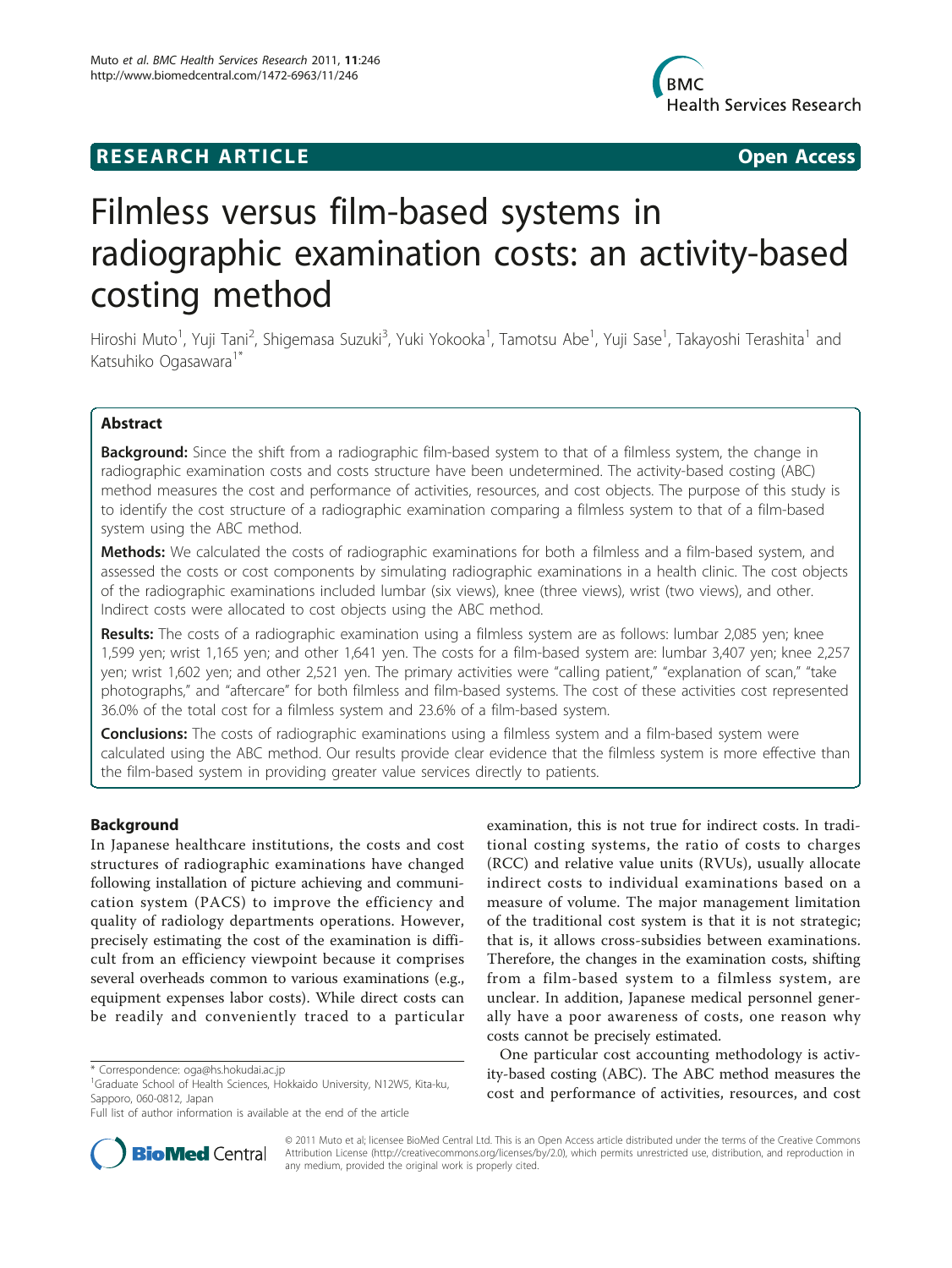objects [[1,2](#page-6-0)]. Works are classified into activities, then resources are assigned to activities, and the latter are assigned to cost objects based on their use. The ABC method recognizes the causal relationships between cost drivers and activities. The advantages of ABC versus RCC and RVUs are as follows: (1) resources consumed at treatment level are more precisely defined and reflected; and (2) resources consumed by a particular cost object are directly tracked and identified to a greater degree [[1\]](#page-6-0). The disadvantages are as follows: (1) ABC is the newest of the three methods, and therefore not as well known; and (2) the calculation method is complicated because of many allocation bases. ABC has been applied to health care organizations [[3-6](#page-6-0)], and several researchers have applied ABC to radiographic examinations [\[7-9](#page-6-0)].

To our knowledge, no study has specifically addressed the changing costs structures of radiographic examinations, resulting the shift from a film-based system to a filmless system. To provide an efficient examination as part of a medical service, it is necessary for the radiologic technologist to understand the actual costs and to apply cost management processes in a filmless system. ABC can accurately calculate to a greater degree the cost of changing resources or procedures by focusing on each activity.

The primary purpose of this study is to identify the cost structure of a radiographic examination, comparing a filmless system with that of a film-based system using the ABC method. To clarify these changing costs and cost structures within the medical service, we simulated radiographic examinations in a health clinic to simplify the flow of duties.

#### Methods

#### Setting and subject

Two radiologic technologists were interviewed regarding the resources and flows (radiology procedures or activities) of radiographic examinations. An orthopedic health clinic was simulated for a film-based system and a filmless system. The cost objects of the radiographic examinations were lumbar (six views), knee (three views), wrist (two views), and other. The setting was such that radiographic examinations were conducted by a radiologic technologist. The ratio of new patients to re-examined patients in the out-patients department was 6:1. The number of radiographic examinations is given in Table 1.

#### Costs of radiographic examinations

We calculated the costs of a radiographic examination in a filmless and a film-based system, and assessed the costs or cost components. The direct costs (film cost,

| Cost objects       | New patients | Re-examined patients |
|--------------------|--------------|----------------------|
| Lumbar (six views) | 900          | 600                  |
| Knee (three views) | 600          | 400                  |
| Wrist (two views)  | 600          | 400                  |
| Other              | 900          | 600                  |
| Total              | 3.000        | 2.000                |

film-envelope cost, and film-disposal cost) were traced to each examination.

The indirect cost were allocated to cost objects based on the ABC method. First, we extracted the resources consumed by radiographic examinations. The resources assumed the following costs depreciation costs of the equipment/system (CR system, X-ray equipment, dry film imager, viewbox (Schaukasten), information system (PACS, etc)); maintenance costs of the equipment/system (CR system, X-ray equipment, dry film imager, information system (PACS, etc)); labor costs (radiologic technologist, medical office personnel); and other administrative expenses (hospital administration and equipment, expenses for lighting and fuel). Labor costs were calculated by multiplying the time spent doing examination activity with the hourly rate taken from the annual salary (radiologic technologist: 6,000,000 yen; medical office personnel: 2,000,000 yen (1,000 yen/h)).

Second, we defined and classified the activities carried out during radiographic examinations. These activities were recognized as a measurable minimum unit of the consumption of resources. We then classified the activities as main (directly associated with an examination) or support activities (one that supported the examination). In addition, we classified main activities as either primary or secondary activities. Primary activities included face-to-face contact with the patient, and secondary activities supported primary activities [[1](#page-6-0)]. Cost pools, where the costs were grouped together, represented a single activity–similar activities were bound together into a cost pool.

Finally, we set the resource and activity drivers, which were the allocation base. These drivers are the cause of the activity and reveal the effect of the driver. The resource drivers assigned the cost of resources to activities (cost pools) and activity drivers assigned the cost of activities to cost objects.

We also set the time spent on the activity and the machine for the CR system, X-ray equipment, dry film imager, and viewbox as the allocation base.

#### Sensitivity analysis

We performed sensitivity analyses to evaluate the factors that influence the cost price. Examination costs were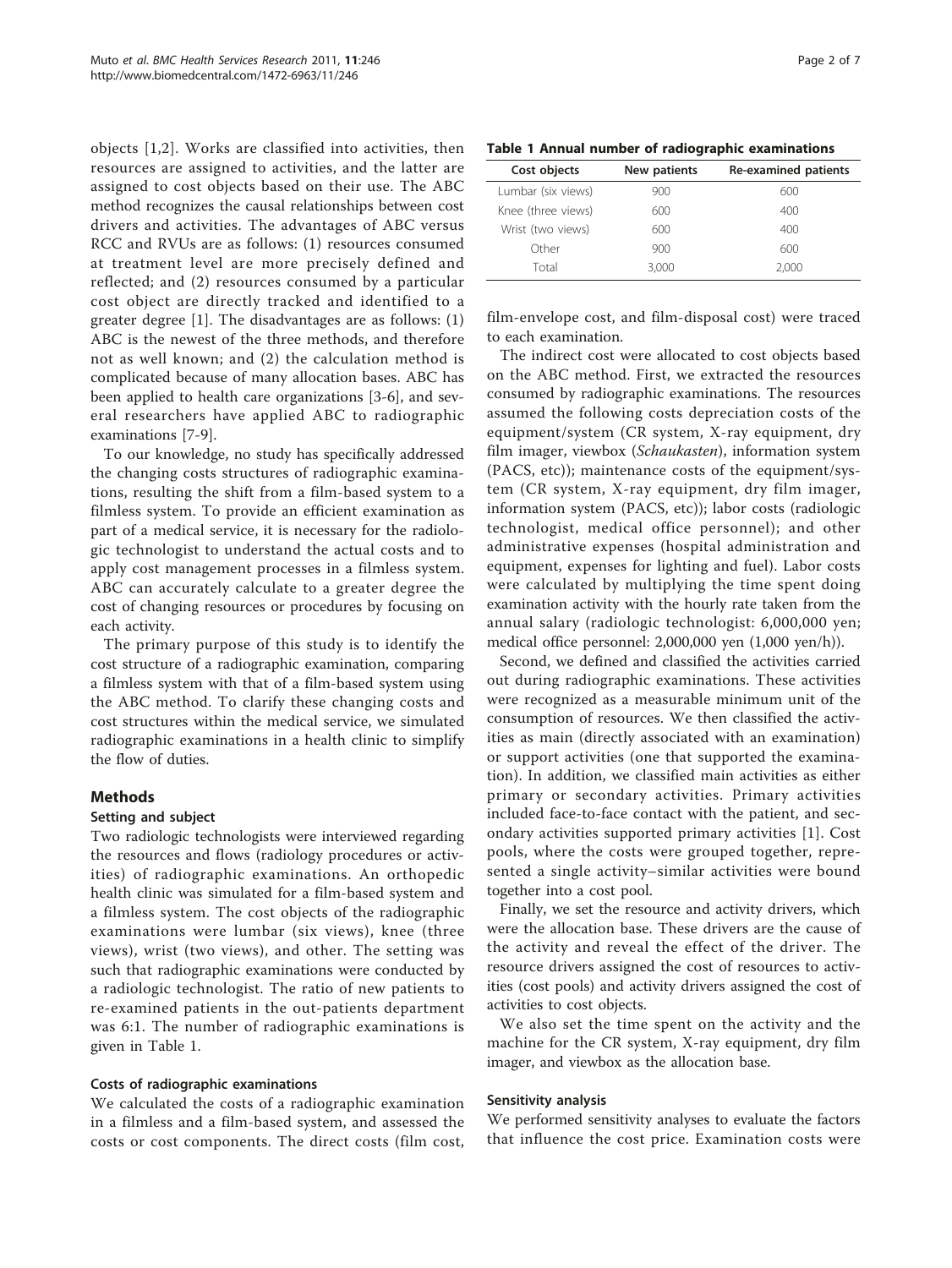calculated by changing each factor ("the number of examinations," "labor costs," "depreciation costs of the equipment/system," "maintenance costs of the equipment/system," "time (increasing and decreasing by the skill of the personnel or by the disease severity in the patients)," and "other administrative expenses") by 80% or 120%.

### Results

### Examination workflow and length of time

We simplified the radiographic examination workflow as follows: (1) checking previous patient's images; (2) preparing room and equipment/system; (3) patient's positioning; (4) irradiation; (5) reading images; and (6) aftercare. For each examination, we estimated the time of radiographic examination (Tables 2 and 3).

#### Resources and resource drivers

The resources used in the radiographic examinations and the resource drivers are given in Tables 4 and [5](#page-3-0).

In the filmless system, the direct cost was 0 yen and the indirect cost was 8,354,000 yen per annum. In the

Table 2 Estimation of length of examination in minutes

|                                        | Lumbar<br>(6)<br>views) | Knee<br>(3)<br>views) | Wrist<br>(2)<br>views) | Other |
|----------------------------------------|-------------------------|-----------------------|------------------------|-------|
| Typically                              |                         |                       |                        |       |
| Transportation of film/order<br>slip   | 0.50                    | 0.50                  | 0.50                   | 0.50  |
| Registration of patient<br>information | 0.50                    | 0.50                  | 0.50                   | 0.50  |
| Preparing room                         | 0.25                    | 0.25                  | 0.25                   | 0.25  |
| Calling patient                        | 0.50                    | 0.50                  | 0.50                   | 0.50  |
| Explanation of scan                    | 0.50                    | 0.50                  | 0.50                   | 0.50  |
| Changing clothes                       | 2.00                    | 2.00                  | 0.00                   | 1.33  |
| Positioning                            | 4.50                    | 3.00                  | 1.50                   | 3.00  |
| Irradiation                            | 1.50                    | 0.75                  | 0.50                   | 0.92  |
| Reading image                          | 6.00                    | 3.00                  | 2.00                   | 3.67  |
| Aftercare                              | 0.50                    | 0.50                  | 0.50                   | 0.50  |
| Changing clothes                       | 2.00                    | 2.00                  | 0.00                   | 1.33  |
| Opinion/transmission                   | 1.50                    | 0.75                  | 0.50                   | 0.92  |
| Transportation of film/order<br>slip   | 0.50                    | 0.50                  | 0.50                   | 0.50  |
| Filmless system only                   |                         |                       |                        |       |
| Searching/checking previous<br>image   | 1.00                    | 1.00                  | 1.00                   | 1.00  |
| Film-based system only                 |                         |                       |                        |       |
| Preparation of previous film<br>image  | 2.00                    | 2.00                  | 2.00                   | 2.00  |
| Checking previous film<br>image        | 1.00                    | 1.00                  | 1.00                   | 1.00  |
| Printing film                          | 6.00                    | 3.00                  | 2.00                   | 3.67  |
| Preparation of film envelope           | 0.50                    | 0.50                  | 0.50                   | 0.50  |
| Checking film image                    | 1.50                    | 0.75                  | 0.50                   | 0.92  |

Table 3 Estimation of length of activity and machine per annum in minutes

|                          | Filmless system | Film-based system |
|--------------------------|-----------------|-------------------|
| CR system                | 30,500          | 30,500            |
| X-ray equipment          | 43,375          | 43,375            |
| Viewbox                  |                 | 6,875             |
| Radiologic technologist  | 48,250          | 72,625            |
| Medical office personnel | 2.500           | 6.500             |

film-based system, the direct cost was 3,880,000 yen and the indirect cost was 8,870,000 yen per annum. It was shown that the cost of a radiographic examination was reduced by 34.5% using a filmless system. Resource drivers were identified as "number of films (irradiation)," "number of examinations," and "activity or machine time" for each resource.

#### Cost of radiographic examination and cost structure

Activity costs and examination costs are given in Tables [6](#page-3-0) and [7](#page-4-0). During a radiographic examination in a filmless system there are 13 main activities, 3 support activities, and 12 cost pools. In a film-based system, there are 18 main activities 2 support activities, and 17 cost pools.

The cost of various radiographic examinations using a filmless system are as follows: lumbar (6 views) 2,085 yen; knee (3 views) 1,599 yen; wrist (2 views) 1,165 yen, and other 1,641 yen. With regard to the cost structure of radiographic examinations using a filmless system, "maintenance of the equipment/system" represented 29.9% of the total cost, "take photographs (reading image)" 28.7%, and "imaging administration by PACS" 12.0%.

Table 4 Resources per annum and resource drivers for a filmless system

|                                       | Cost<br>(yen) |      | Resource driver<br>(yen) |  |
|---------------------------------------|---------------|------|--------------------------|--|
| Direct costs                          |               |      |                          |  |
| Total                                 | $\Omega$      |      |                          |  |
| Indirect costs                        |               |      |                          |  |
| CR system                             | 1,600,000     | 52.5 | /minute                  |  |
| Depreciation of CR system             | 1,000,000     |      | 2000 / examination       |  |
| X-ray equipment                       | 600,000       | 13.8 | /minute                  |  |
| Depreciation of X-ray equipment       | 1,000,000     |      | 200.0 /examination       |  |
| Information system                    | 1,000,000     | 50.0 | /view                    |  |
| Depreciation of information<br>system | 500,000       |      | 100.0 /examination       |  |
| Radiologic technologist               | 2,412,500     | 50.0 | /minute                  |  |
| Medical office personnel              | 41,667        | 16.7 | /minute                  |  |
| Administration                        | 200,000       |      | 40.0 /examination        |  |
| Total                                 | 8,354,167     |      |                          |  |
| Total cost                            | 8,354,167     |      |                          |  |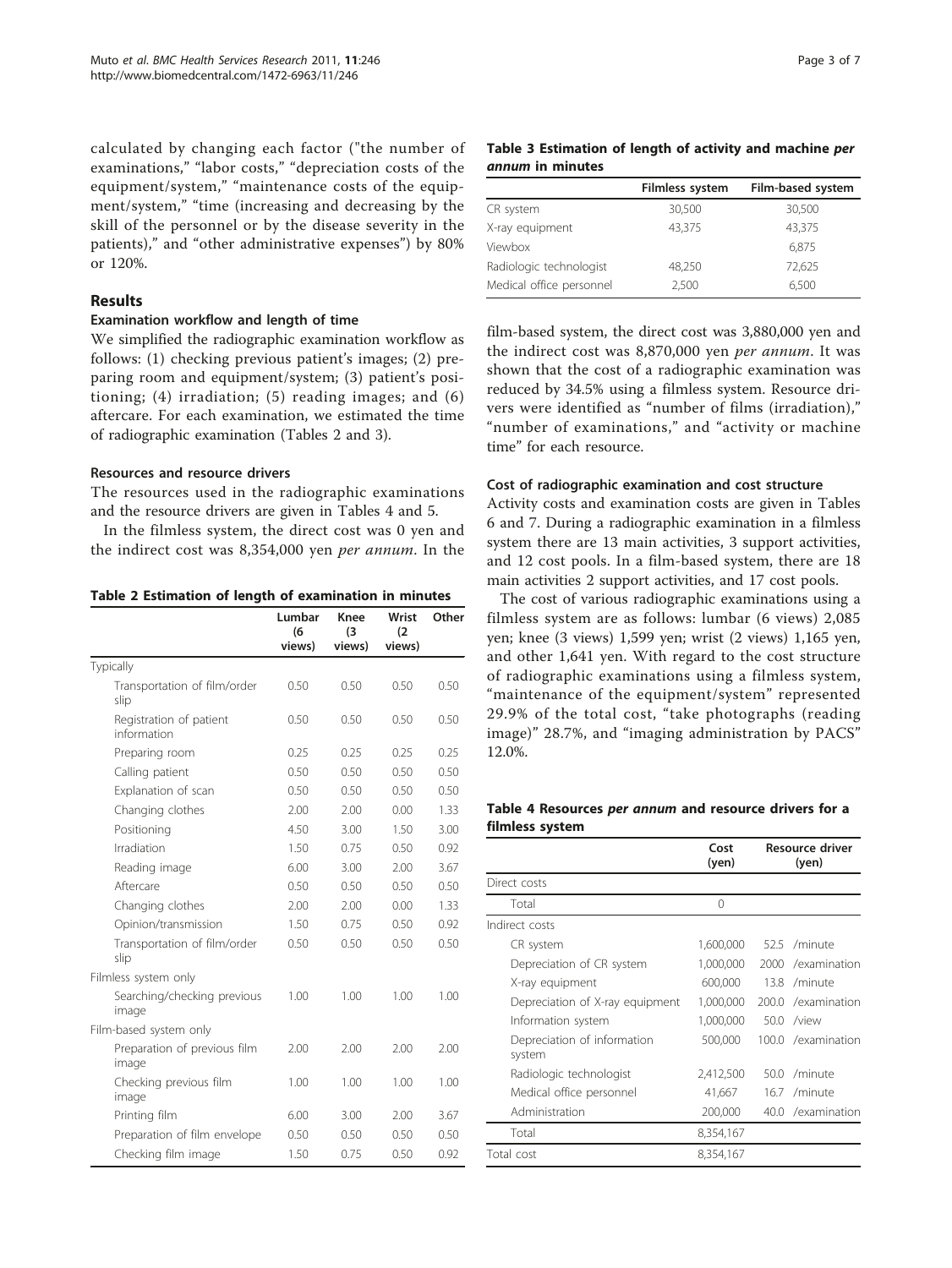<span id="page-3-0"></span>

| Table 5 Resources per annum and resource drivers for a |  |  |
|--------------------------------------------------------|--|--|
| film-based system                                      |  |  |

|                                 | Cost (yen) |       | <b>Resource driver</b><br>(yen) |
|---------------------------------|------------|-------|---------------------------------|
| Direct costs                    |            |       |                                 |
| Film (B5)                       | 3,180,000  | 159.0 | /film                           |
| Film envelope                   | 100,000    | 20.0  | /examination                    |
| Film disposal                   | 600,000    | 30.0  | /film                           |
| Total                           | 3,880,000  |       |                                 |
| Indirect costs                  |            |       |                                 |
| CR system                       | 1,600,000  | 52.5  | /minute                         |
| Depreciation of CR system       | 1,000,000  | 2000  | /examination                    |
| X-ray equipment                 | 600,000    | 138   | /minute                         |
| Depreciation of X-ray equipment | 1,000,000  | 200.0 | /examination                    |
| Dry film imager                 | 400,000    | 20.0  | /film                           |
| Depreciation of dry film imager | 300,000    | 60.0  | /examination                    |
| Viewbox                         | 30,000     | 4.4   | /minute                         |
| Radiologic technologist         | 3,631,250  | 50.0  | /minute                         |
| Medical office personnel        | 108,333    | 16.7  | /minute                         |
| Administration                  | 200,000    | 40.0  | /examination                    |
| Total                           | 8,869,583  |       |                                 |
| Total cost                      | 12.749.583 |       |                                 |

The examination costs for a film-based system are as follows lumbar (6 views) 3,407 yen; knee (3 views) 2,257 yen; wrist (2 views) 1,602 yen, and other 2,521 yen. The greatest cost in the cost structure was that of film costs (24.9% of the total cost), then "take photographs (reading image)" at 18.8%, "maintenance of the equipment/ system" was 18.0%, and "printing film (preparation of film envelope)" was 10.8%.

The primary activities were "calling patient," "explanation of scan," "take photographs," and "aftercare" for both filmless and film-based systems. These activities cost 36.0% of the total cost for a filmless system and 23.6% for a film-based system.

#### Sensitivity analysis

The result of the sensitivity analyses are given in Tables [8](#page-5-0) and [9.](#page-5-0) "The number of examinations" was the parameter that most influenced the examination costs for both systems; however, it had a greater influence on examination costs under a filmless system than that of a film-based system. For example, lumbar examinations in a filmless system ranged from 1,844 yen (88.4%) to 2,447 yen (117.3%), whereas the costs ranged from 3,201

#### Table 6 Cost of radiographic examination for a filmless system

| Cost objects                            |        |                 | Lumbar (6<br>views) | Knee (3<br>views) | Wrist (2<br>views) | Other         | <b>Total</b>  |         |
|-----------------------------------------|--------|-----------------|---------------------|-------------------|--------------------|---------------|---------------|---------|
| Indirect costs                          |        |                 |                     |                   |                    |               |               |         |
| Activity (Cost pool)                    |        | Activity driver | Cost (yen)          | Cost (yen)        | Cost (yen)         | Cost<br>(yen) | Cost<br>(yen) | Rate    |
| Main activity                           |        |                 |                     |                   |                    |               |               |         |
| Transportation of order slip            | 8.33   | /examination    | 12,500              | 8,333             | 8,333              | 12,500        | 41,667        | 0.5%    |
| Registration of patient information     | 51.23  | /examination    | 76,844              | 51,230            | 51,230             | 76,844        | 256,148       | 3.1%    |
| Searching/checking previous image       | 50.00  | /examination    | 30,000              | 20,000            | 20,000             | 30,000        | 100,000       | 1.2%    |
| Preparating room                        | 63.83  | /minute         | 23,937              | 15,958            | 15,958             | 23,937        | 79,791        | 1.0%    |
| Calling patient                         | 63.83  | /minute         | 47,875              | 31,916            | 31,916             | 47,875        | 159,582       | 1.9%    |
| Explanation of scan                     | 63.83  | /minute         | 47.875              | 31.916            | 31,916             | 47.875        | 159,582       | 1.9%    |
| Changing clothes                        | 63.83  | /minute         | 191,499             | 127,666           | 0                  | 127,666       | 446,830       | 5.3%    |
| Take photographs (reading image)        | 116.29 | /minute         | 1,046,627           | 436,095           | 232,584            | 683,215       | 2,398,520     | 28.7%   |
| Aftercare                               | 116.29 | /minute         | 87,219              | 58.146            | 58,146             | 87,219        | 290,730       | 3.5%    |
| Changing clothes                        | 13.83  | /minute         | 41.499              | 27.666            | 0                  | 27.666        | 96.830        | 1.2%    |
| Opinion/Transmission                    | 24.97  | /view           | 224,769             | 74,923            | 49,949             | 149,846       | 499,488       | 6.0%    |
| Transportation of order slip            | 25.00  | /examination    | 37,500              | 25,000            | 25,000             | 37,500        | 125,000       | 1.5%    |
| Support activity                        |        |                 |                     |                   |                    |               |               |         |
| Imaging administration by PACS          | 50.00  | /view           | 450,000             | 150,000           | 100,000            | 300,000       | 1,000,000     | 12.0%   |
| Maintenance of the equipment/<br>system | 500.00 | /examination    | 750,000             | 500,000           | 500,000            | 750,000       | 2,500,000     | 29.9%   |
| Other administration                    | 40.00  | /examination    | 60,000              | 40.000            | 40.000             | 60.000        | 200,000       | 2.4%    |
| Indirect costs total                    |        |                 | 3,128,143           | 1,598,849         | 1,165,032          | 2,462,142     | 8,354,167     | 100.0%  |
| Direct cost                             |        |                 |                     |                   |                    |               |               |         |
| Direct costs total                      |        |                 | $\overline{0}$      | $\Omega$          | $\Omega$           | $\Omega$      | $\Omega$      | $0.0\%$ |
| Total cost                              |        |                 | 3,128,143           | 1,598,849         | 1,165,032          | 2,462,142     | 8,354,167     | 100.0%  |
| Cost of radiographic examination        |        |                 | 2,085               | 1,599             | 1,165              | 1,641         |               |         |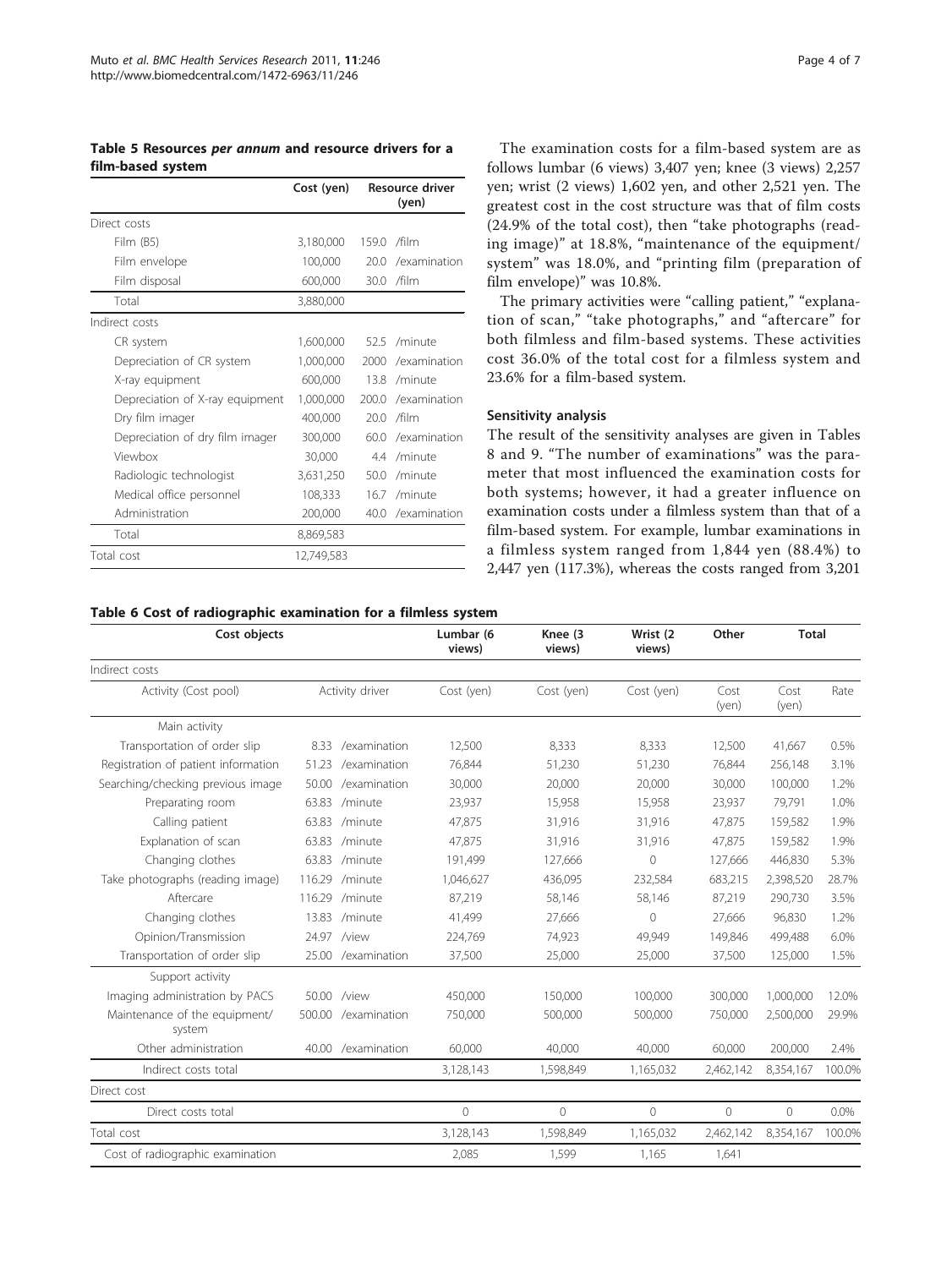| Cost objects                                    |             | Lumbar (6<br>views) | Knee (3<br>views) | Wrist (2<br>views) | Other        | <b>Total</b>  |            |        |
|-------------------------------------------------|-------------|---------------------|-------------------|--------------------|--------------|---------------|------------|--------|
| Indirect costs                                  |             |                     |                   |                    |              |               |            |        |
| Activity (Cost pool)                            |             | Activity driver     | Cost (yen)        | Cost (yen)         | Cost (yen)   | Cost<br>(yen) | Cost (yen) | Rate   |
| Main activity                                   |             |                     |                   |                    |              |               |            |        |
| Prepare previous film image                     |             | 33.33 /examination  | 20,000            | 13,333             | 13,333       | 20,000        | 66,667     | 0.5%   |
| Transportation of film/order slip               | 8.33        | /examination        | 12,500            | 8,333              | 8,333        | 12,500        | 41,667     | 0.3%   |
| Registration of patient information             | 51.23       | /examination        | 76,844            | 51,230             | 51,230       | 76,844        | 256,148    | 2.0%   |
| Checking previous film image                    | 54.36       | /examination        | 32,618            | 21,745             | 21,745       | 32,618        | 108.727    | 0.9%   |
| Preparing room                                  |             | 63.83 /minute       | 23,937            | 15,958             | 15,958       | 23,937        | 79,791     | 0.6%   |
| Calling patient                                 |             | 63.83 /minute       | 47,875            | 31,916             | 31,916       | 47,875        | 159,582    | 1.3%   |
| Explanation of scan                             |             | 63.83 /minute       | 47,875            | 31,916             | 31,916       | 47,875        | 159,582    | 1.3%   |
| Changing clothes                                |             | 63.83 /minute       | 191,499           | 127,666            | $\mathbf{0}$ | 127,666       | 446,830    | 3.5%   |
| Take photographs (reading image)                | 116.29      | /minute             | 1,046,627         | 436,095            | 232,584      | 683,215       | 2,398,520  | 18.8%  |
| Aftercare                                       |             | 116.29 /minute      | 87,219            | 58,146             | 58,146       | 87,219        | 290,730    | 2.3%   |
| Changing clothes                                |             | 13.83 /minute       | 41,499            | 27,666             | $\mathbf{0}$ | 27,666        | 96,830     | 0.8%   |
| Opinion/Transmission                            | 24.97       | /view               | 224.769           | 74,923             | 49.949       | 149.846       | 499.488    | 3.9%   |
| Printing film (preparation of film<br>envelope) |             | 68.75 /view         | 618,750           | 206,250            | 137,500      | 412,500       | 1,375,000  | 10.8%  |
| Checking film image                             | 13.25       | /view               | 119,260           | 39,753             | 26,502       | 79,507        | 265,023    | 2.1%   |
| Transportation of film/order slip               |             | 25.00 /examination  | 37,500            | 25,000             | 25,000       | 37,500        | 125,000    | 1.0%   |
| Support activity                                |             |                     |                   |                    |              |               |            |        |
| Maintenance of the equipment/system             | 460.00      | /examination        | 690,000           | 460.000            | 460.000      | 690,000       | 2,300,000  | 18.0%  |
| Other administration                            |             | 40.00 /examination  | 60,000            | 40,000             | 40,000       | 60,000        | 200,000    | 1.6%   |
| Indirect costs total                            |             |                     | 3,378,772         | 1,669,931          | 1,204,113    | 2,616,767     | 8,869,583  | 69.6%  |
| Direct costs                                    |             |                     |                   |                    |              |               |            |        |
| Film (B5)                                       | 159.0 /film |                     | 1,431,000         | 477,000            | 318,000      | 954,000       | 3,180,000  | 24.9%  |
| Film envelope                                   | 20.0        |                     | 30,000            | 20,000             | 20,000       | 30,000        | 100,000    | 0.8%   |
| Film disposal                                   |             | 30.0 /film          | 270,000           | 90,000             | 60,000       | 180,000       | 600,000    | 4.7%   |
| Direct costs total                              |             |                     | 1,731,000         | 587,000            | 398,000      | 1,164,000     | 3,880,000  | 30.4%  |
| Total cost                                      |             |                     | 5,109,772         | 2,256,931          | 1,602,113    | 3,780,767     | 12,749,583 | 100.0% |
| Cost of radiographic examination                |             |                     | 3,407             | 2,257              | 1,602        | 2,521         |            |        |

#### <span id="page-4-0"></span>Table 7 Cost of radiographic examination for a film-based system

yen (94.0%) to 3,715 yen (109.1%) for a film-based system.

# Discussion

In this study, we calculated the costs of radiographic examinations in both a filmless system and a film-based system using the ABC method. Our results indicate that examination costs and cost structures can be expressed by identifying activity costs.

In recent times, hospital management has both emphasized and relied on knowledge regarding the cost of clinical examinations. However, estimating actual examination costs using traditional costing methods is difficult because radiographic examinations include many indirect costs, and the implementation of filmless systems has increased this trend. The ABC method can visualize the operation from a cost standpoint using costing based on relevant activities. Therefore when an

operation is improved or evaluated and an equipment/ system is introduced or updated, the ABC method can manage the cost of the procedure or support decisionmaking by clarifying the issue or estimating the improvement effect. Additionally, ABC may be able to heighten the awareness of medical personnel regarding costs by calculating accessible activity costs.

The introduction of filmless systems has resulted in various cost reductions in the use of different types of photography: the higher the number of images, the greater the reduction in costs. The rate of reduction in costs was higher for lumbar examinations (6 views) (38.78%). This result demonstrates that the reduction in film cost had the greatest impact on total cost: film cost was 24.9% of the total cost.

The rate of primary activity increased by 23.6-36.0% because of the implementation of the filmless system. In particular, the activity rate of "take photographs"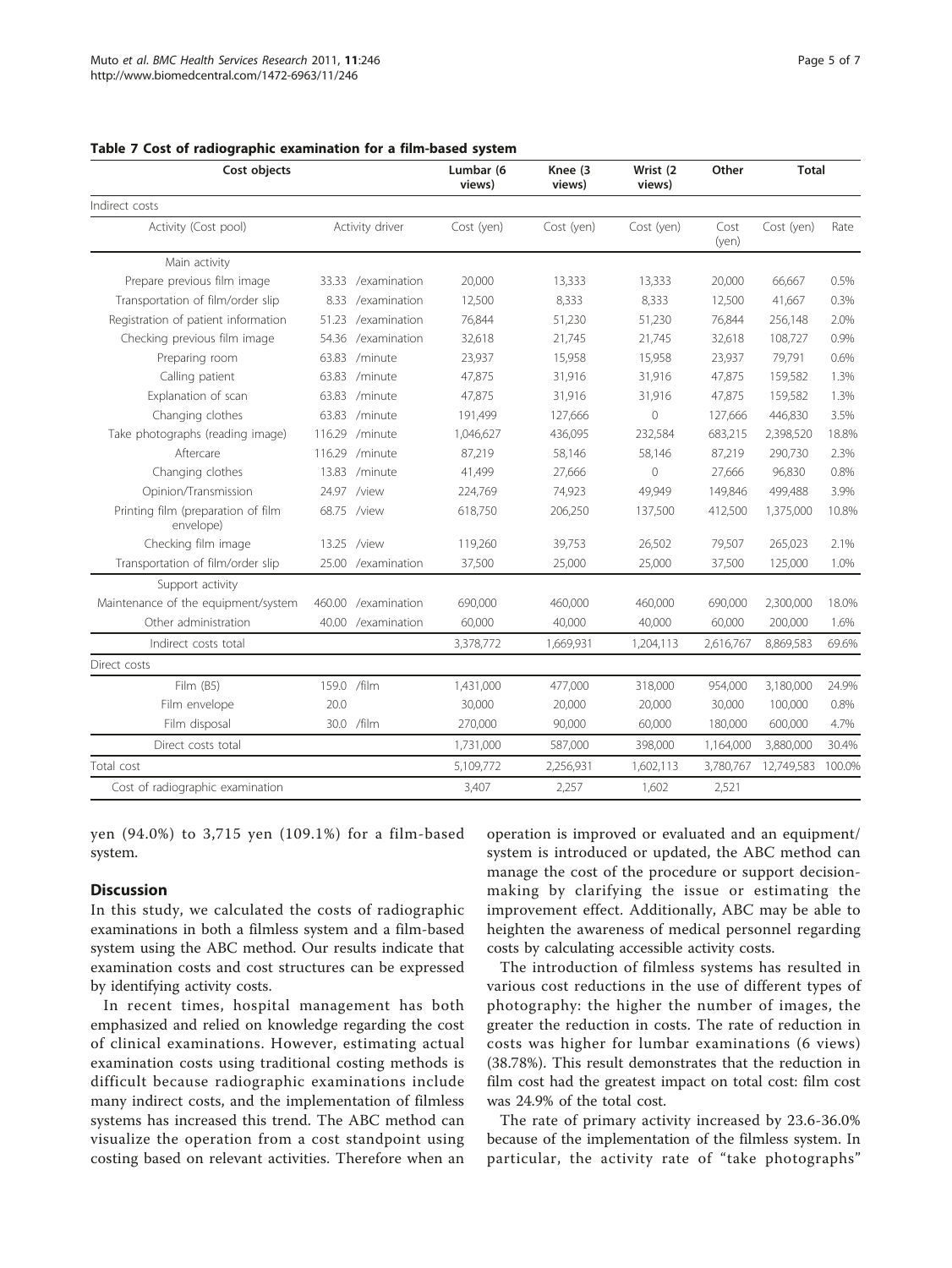<span id="page-5-0"></span>Table 8 Sensitivity analyses of examination costs for a filmless system

|                                     |      | Lumbar(yen) |        | Knee(yen) |        | List(yen) |        | Other(yen) |        |
|-------------------------------------|------|-------------|--------|-----------|--------|-----------|--------|------------|--------|
| Number of examinations              | 80%  | 2,447       | 117.3% | 1,876     | 117.3% | 1,384     | 118.8% | 1,933      | 117.7% |
|                                     | 120% | 1,844       | 88.4%  | 1,414     | 88.4%  | 1,019     | 87.5%  | 1,447      | 88.2%  |
| Labor costs                         | 80%  | 1,958       | 93.9%  | 1,501     | 93.9%  | 1,107     | 95.0%  | 1,546      | 94.2%  |
|                                     | 120% | 2,213       | 106.1% | 1,697     | 106.1% | 1,223     | 105.0% | 1,737      | 105.8% |
| Depreciation costs of equipment     | 80%  | 1,964       | 94.2%  | 1,515     | 94.8%  | 1,118     | 96.0%  | 1,557      | 94.8%  |
|                                     | 120% | 2,207       | 105.8% | 1,683     | 105.2% | 1,212     | 104.0% | 1,726      | 105.2% |
| Depreciation costs of system        | 80%  | 2,025       | 97.1%  | 1,569     | 98.1%  | 1,145     | 98.3%  | 1,601      | 97.6%  |
|                                     | 120% | 2,145       | 102.9% | 1,629     | 101.9% | 1,185     | 101.7% | 1,681      | 102.4% |
| Maintenance costs of equipment      | 80%  | 1,985       | 95.2%  | 1,499     | 93.7%  | 1,065     | 91.4%  | 1,541      | 93.9%  |
|                                     | 120% | 2,185       | 104.8% | 1,699     | 106.3% | 1,265     | 108.6% | 1,741      | 106.1% |
| Maintenance costs of system         | 80%  | 2,065       | 99.0%  | 1,579     | 98.7%  | 1,145     | 98.3%  | 1,621      | 98.8%  |
|                                     | 120% | 2,105       | 101.0% | 1,619     | 101.3% | 1,185     | 101.7% | 1,661      | 101.2% |
| Time (skill of personnel)           | 80%  | 1,978       | 94.9%  | 1,524     | 95.3%  | 1,103     | 94.7%  | 1,559      | 95.0%  |
|                                     | 120% | 2,193       | 105.1% | 1,675     | 104.7% | 1,226     | 105.2% | 1,724      | 105.0% |
| Time (disease severity of patients) | 80%  | 2,006       | 96.2%  | 1,530     | 95.7%  | 1,137     | 97.6%  | 1,583      | 96.5%  |
|                                     | 120% | 2,165       | 103.8% | 1,667     | 104.2% | 1,194     | 102.5% | 1,700      | 103.5% |
| Other administrative expenses       | 80%  | 2,077       | 99.6%  | 1,591     | 99.5%  | 1,157     | 99.3%  | 1,633      | 99.5%  |
|                                     | 120% | 2,093       | 100.4% | 1,607     | 100.5% | 1,173     | 100.7% | 1.649      | 100.5% |

increased by 18.8-27.8%. This increase in the primary activity rate indicates that the system is cost-effective; therefore such primary activities can provide greater value directly to patients.

Furthermore, the present study confirms that the number of examinations had the greatest influence on examination costs using a filmless system compared with a film-based system. If the number of examinations increased or decreased using a film-based system, the effect on the examination cost was slight because the direct cost rate (e.g., film or film envelope) is higher. Conversely, for a filmless system, the number of examinations had a much greater impact on examination cost; hence a plan to increase the number of examinations is necessary.

The present study does have its limitations. First, clinic costs need to be allocated to each department to accurately calculate examination costs. However, we were interested in the change in costs or cost structures with the introduction of the new system. Therefore, in this study, a clinic's general expenses were not considered. Second, the cost objects only included the main examinations, and operations only included examination flow. Ideally every examination should be included, and re-imaging or the time required for administrative work should also be considered. In addition, the accurate

| Table 9 Sensitivity analyses of examination costs for a film-based system |  |  |  |  |
|---------------------------------------------------------------------------|--|--|--|--|
|---------------------------------------------------------------------------|--|--|--|--|

|                                     |      | Lumbar(yen) |        | Knee(yen) |        | List(yen) |        | Other(yen) |        |
|-------------------------------------|------|-------------|--------|-----------|--------|-----------|--------|------------|--------|
| Number of examinations              | 80%  | 3,715       | 109.1% | 2,503     | 110.9% | 1,797     | 112.2% | 2,773      | 110.0% |
|                                     | 120% | 3,201       | 94.0%  | 2,093     | 92.7%  | 1,472     | 91.9%  | 2,352      | 93.3%  |
| Labor costs                         | 80%  | 3,203       | 94.0%  | 2,120     | 93.9%  | 1,517     | 94.7%  | 2,374      | 94.2%  |
|                                     | 120% | 3,610       | 106.0% | 2,394     | 106.1% | 1,687     | 105.3% | 2,667      | 105.8% |
| Depreciation costs of equipment     | 80%  | 3,260       | 95.7%  | 2,160     | 95.7%  | 1,546     | 96.5%  | 2,418      | 96.0%  |
|                                     | 120% | 3,553       | 104.3% | 2,354     | 104.3% | 1,658     | 103.5% | 2,623      | 104.0% |
| Maintenance costs of equipment      | 80%  | 3,315       | 97.3%  | 2,165     | 95.9%  | 1,510     | 94.3%  | 2,429      | 96.3%  |
|                                     | 120% | 3,499       | 102.7% | 2,349     | 104.1% | 1,694     | 105.7% | 2,613      | 103.7% |
| Time (skill of personnel)           | 80%  | 3,320       | 97.5%  | 2,196     | 97.3%  | 1,542     | 96.3%  | 2,449      | 97.2%  |
|                                     | 120% | 3,531       | 103.7% | 2,343     | 103.8% | 1,671     | 104.3% | 2,615      | 103.8% |
| Time (disease severity of patients) | 80%  | 3,328       | 97.7%  | 2,188     | 97.0%  | 1,574     | 98.2%  | 2,462      | 97.7%  |
|                                     | 120% | 3,486       | 102.3% | 2,325     | 103.0% | 1,631     | 101.8% | 2,579      | 102.3% |
| Other administrative expenses       | 80%  | 3,399       | 99.8%  | 2,249     | 99.6%  | 1,594     | 99.5%  | 2,513      | 99.7%  |
|                                     | 120% | 3,415       | 100.2% | 2,265     | 100.4% | 1,610     | 100.5% | 2,529      | 100.3% |